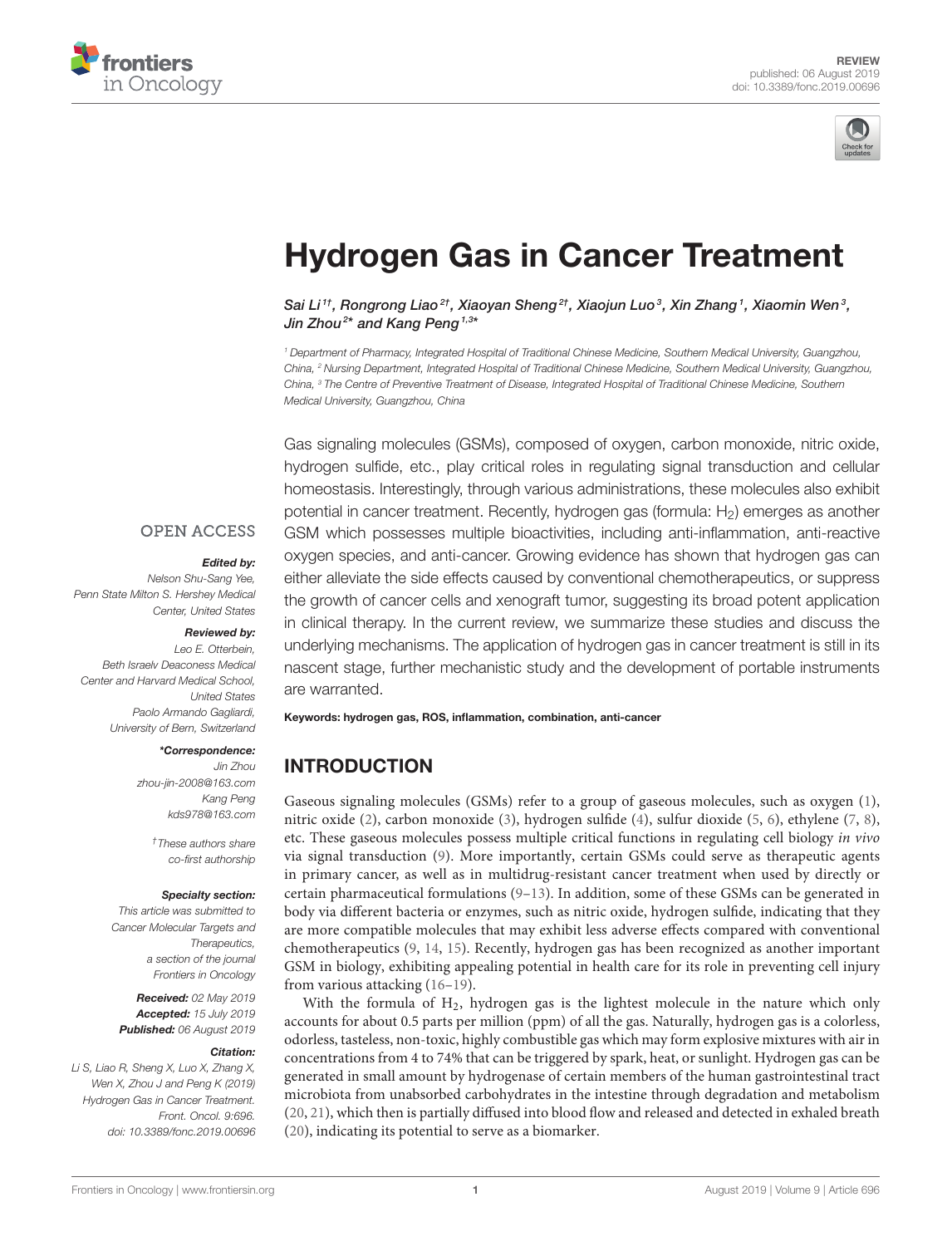As the lightest molecule in natural, hydrogen gas exhibits appealing penetration property, as it can rapidly diffuse through cell membranes [\(22,](#page-6-12) [23\)](#page-6-13). Study in animal model showed that, after orally administration of hydrogen super-rich water (HSRW) and intra-peritoneal administration of hydrogen super-rich saline (HSRS), the hydrogen concentration reached the peak at 5 min; while it took 1 min by intravenous administration of HSRS [\(23\)](#page-6-13). Another in vivo study tested the distribution of hydrogen in brain, liver, kidney, mesentery fat, and thigh muscle in rat upon inhalation of 3% hydrogen gas [\(24\)](#page-6-14). The concentration order of hydrogen gas, when reached saturated status, was liver, brain, mesentery, muscle, kidney, indicating various distributions among organs in rats. Except the thigh muscle required a longer time to saturate, the other organs need 5–10 min to reach Cmax (maximum hydrogen concentration). Meanwhile, the liver had the highest Cmax [\(24\)](#page-6-14). The information may direct the future clinical application of hydrogen gas.

Although hydrogen gas was studied as a therapy in a skin squamous carcinoma mouse model back in 1975 [\(25\)](#page-6-15), its potential in medical application has not been vastly explored until 2007, when Oshawa et al. reported that hydrogen could ameliorate cerebral ischemia-reperfusion injury by selectively reducing cytotoxic reactive oxygen species (ROS), including hydroxyl radical (•OH) and peroxynitrite (ONOO-) [\(26\)](#page-6-16), which then provoked a worldwide attention. Upon various administrative formulations, hydrogen gas has been served as a therapeutic agent for a variety of illnesses, such as Parkinson's disease [\(27,](#page-6-17) [28\)](#page-6-18), rheumatoid arthritis [\(29\)](#page-6-19), brain injury [\(30\)](#page-6-20), ischemic reperfusion injury [\(31,](#page-6-21) [32\)](#page-6-22), and diabetes [\(33,](#page-6-23) [34\)](#page-6-24), etc.

More importantly, hydrogen has been shown to improve clinical end-points and surrogate markers, from metabolic diseases to chronic systemic inflammatory disorders to cancer [\(17\)](#page-6-25). A clinical study in 2016 showed that inhalation of hydrogen gas was safe in patients with post-cardiac arrest syndrome [\(35\)](#page-6-26), its further therapeutic application in other diseases became even more appealing.

In the current review, we take a spot on its application in cancer treatment. Typically, hydrogen gas may exert its biofunctions via regulating ROS, inflammation and apoptosis events.

### HYDROGEN GAS SELECTIVELY SCAVENGES HYDROXYL RADICAL AND PEROXYNITRITE, AND REGULATES CERTAIN ANTIOXIDANT ENZYMES

By far, many studies have indicated that hydrogen gas doesn't target specific proteins, but regulate several key players in cancer, including ROS, and certain antioxidant enzymes [\(36\)](#page-6-27).

ROS refers to a series of unstable molecules that contain oxygen, including singlet oxygen  $(O_2 \bullet)$ , hydrogen peroxide  $(H_2O_2)$ , hydroxyl radical (•OH), superoxide (•O<sub>2</sub>)  $\binom{1}{2}$ , nitric oxide (NO•), and peroxynitrite (ONOO−), etc. [\(37,](#page-6-28) [38\)](#page-6-29). Once generated in vivo, due to their high reactivity, ROS may attack proteins, DNA/RNA and lipids in cells, eliciting distinct damage that may lead to apoptosis. The presence of ROS can produce cellular stress and damage that may produce cell death, via a mechanism known as oxidative stress [\(39,](#page-6-30) [40\)](#page-6-31). Normally, under physical condition, cells including cancer cells maintain a balance between generation and elimination of ROS, which is of paramount importance for their survival [\(41,](#page-6-32) [42\)](#page-6-33). The overproduced ROS, resulted from imbalance regulatory system or outer chemical attack (including chemotherapy/radiotherapy), may initiate inner apoptosis cascade, causing severely toxic effects [\(43](#page-6-34)[–45\)](#page-6-35).

Hydrogen gas may act as a ROS modulator. First, as shown in Ohsawa et al.'s study, hydrogen gas could selectively scavenge the most cytotoxic ROS, •OH, as tested in an acute rat model of cerebral ischemia and reperfusion [\(26\)](#page-6-16). Another study also confirmed that hydrogen gas might reduce the oxygen toxicity resulted from hyperbaric oxygen via effectively reducing  $\bullet$ OH [\(46\)](#page-6-36).

Second, hydrogen may induce the expression of some antioxidant enzymes that can eliminate ROS, and it plays key roles in regulating redox homeostasis of cancer cells [\(42,](#page-6-33) [47\)](#page-7-0). Studies have indicated that upon hydrogen gas treatment, the expression of superoxide dismutase (SOD) [\(48\)](#page-7-1), heme oxyganase-1 (HO-1) [\(49\)](#page-7-2), as well as nuclear factor erythroid 2 related factor 2 (Nrf2) [\(50\)](#page-7-3), increased significantly, strengthening its potential in eliminating ROS.

By regulating ROS, hydrogen gas may act as an adjuvant regimen to reduce the adverse effects in cancer treatment while at the same time doesn't abrogate the cytotoxicity of other therapy, such as radiotherapy and chemotherapy [\(48,](#page-7-1) [51\)](#page-7-4). Interestingly, due the over-produced ROS in cancer cells [\(38\)](#page-6-29), the administration of hydrogen gas may lower the ROS level at the beginning, but it provokes much more ROS production as a result of compensation effect, leading to the killing of cancer cells [\(52\)](#page-7-5).

#### HYDROGEN GAS SUPPRESSES INFLAMMATORY CYTOKINES

Inflammatory cytokines are a series of signal molecules that mediate the innate immune response, whose dys-regulation may contribute in many diseases, including cancer [\(53](#page-7-6)[–55\)](#page-7-7). Typical inflammatory cytokines include interleukins (ILs) excreted by white blood cells, tumor necrosis factors (TNFs) excreted by macrophages, both of which have shown close linkage to cancer initiation and progression [\(56](#page-7-8)[–59\)](#page-7-9), and both of ILs and TNFs can be suppressed by hydrogen gas [\(60,](#page-7-10) [61\)](#page-7-11).

Inflammation induced by chemotherapy in cancer patients not only causes severely adverse effects [\(62,](#page-7-12) [63\)](#page-7-13), but also leads to cancer metastasis, and treatment failure [\(64,](#page-7-14) [65\)](#page-7-15). By regulating inflammation, hydrogen gas can prevent tumor formation, progression, as well as reduce the side effects caused by chemotherapy/radiotherapy [\(66\)](#page-7-16).

### HYDROGEN GAS INHIBITS/INDUCES APOPTOSIS

Apoptosis, also termed as programed cell death, can be triggered by extrinsic or intrinsic signals and executed by different molecular pathways, which serve as one efficient strategy for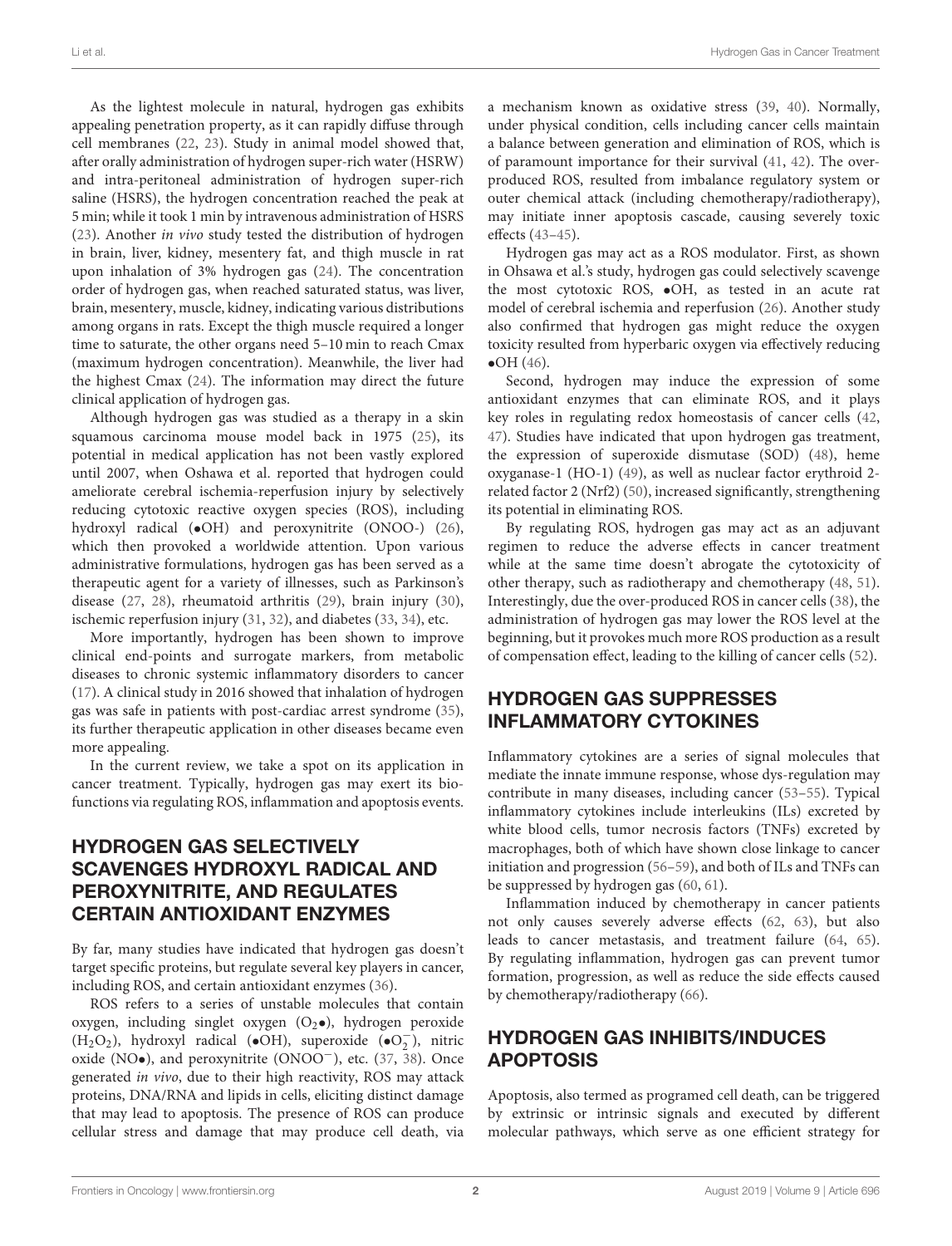cancer treatment [\(67,](#page-7-17) [68\)](#page-7-18). Generally, apoptosis can be induced by (1) provoking the death receptors of cell surface (such as Fas, TNF receptors, or TNF-related apoptosis-inducing ligand), (2) suppressing the survival signaling (such as epidermal growth factor receptor, mitogen-activated protein kinase, or phosphoinositide 3-kinases), and (3) activating the pro-apoptotic B-cell lymphoma-2 (Bcl-2) family proteins, or down-regulating anti-apoptosis proteins (such as X-linked inhibitor of apoptosis protein, surviving, and the inhibitor of apoptosis) [\(69,](#page-7-19) [70\)](#page-7-20).

Hydrogen gas can regulate intracellular apoptosis by impacting the expression of apoptosis-related enzymes. At certain concentration, it can either serve as apoptosis-inhibiting agent via inhibiting the pro-apoptotic B-cell lymphoma-2 associated X protein (Bax), caspase-3, 8, 12, and enhancing the anti-apoptotic B-cell lymphoma-2 (Bcl-2) [\(71\)](#page-7-21), or as apoptosisinducing agent via the contrast mechanisms [\(72\)](#page-7-22), suggesting its potential in protecting normal cells from anti-cancer drugs or in suppressing cancer cells.

### HYDROGEN GAS EXHIBITS POTENTIAL IN CANCER TREATMENT

#### Hydrogen Gas Relieves the Adverse Effects Related to Chemotherapy/Radiotherapy

Chemotherapy and radiotherapy remain the leading strategies to treat cancer [\(73,](#page-7-23) [74\)](#page-7-24). However, cancer patients receiving these treatments often experience fatigue and impaired quality of life [\(75](#page-7-25)[–77\)](#page-7-26). The skyrocketed generation of ROS during the treatment is believed to contribute in the adverse effects, resulting in remarkable oxidative stress, and inflammation [\(41,](#page-6-32) [42,](#page-6-33) [78\)](#page-7-27). Therefore, benefited from its anti-oxidant and antiinflammatory and other cell protective properties, hydrogen gas can be adopted as an adjuvant therapeutic regimen to suppress these adverse effects.

Under treatment of epidermal growth factor receptor inhibitor gefitinib, patients with non-small cell lung cancer often suffer with severe acute interstitial pneumonia [\(79\)](#page-7-28). In a mice model treated with oral administration of gefitinib and intraperitoneal injection of naphthalene which induced severely lung injury due to oxidative stress, hydrogen-rich water treatment significantly reduced the inflammatory cytokines, such as IL-6 and TNFα in the bronchoalveolar lavage fluid, leading to a relieve of lung inflammation. More importantly, hydrogen-rich water didn't impair the overall anti-tumor effects of gefitinib both in vitro and in vivo, while in contrast, it antagonized the weight loss induced by gefitinib and naphthalene, and enhanced the overall survival rate, suggesting hydrogen gas to be a promising adjuvant agent that has potential to be applied in clinical practice to improve quality of life of cancer patients [\(80\)](#page-7-29).

Doxorubicin, an anthracycline antibiotic, is an effective anticancer agent in the treatment of various cancers, but its application is limited for the fatal dilated cardiomyopathy and hepatotoxicity [\(81,](#page-7-30) [82\)](#page-7-31). One in vivo study showed that intraperitoneal injection of hydrogen-rich saline ameliorated the mortality, and cardiac dysfunction caused by doxorubicin. This treatment also attenuated histopathological changes in serum of rats, such as the serum brain natriuretic peptide (BNP), aspartate transaminase (AST), alanine transaminase (ALT), albumin and malondialdehyde (MDA) levels. Mechanistically, hydrogen-rich saline significantly lowered the ROS level, as well as inflammatory cytokines TNF-α, IL-1β, and IL-6 in cardiac and hepatic tissue. Hydrogen-rich saline also induced less expression of apoptotic Bax, cleaved caspase-3, and higher anti-apoptotic Bcl-2, resulting in less apoptosis in both tissues [\(71\)](#page-7-21). This study suggested that hydrogen-rich saline treatment exerted its protective effects via inhibiting the inflammatory TNF-α/IL-6 pathway, increasing the cleaved C8 expression and Bcl-2/Bax ratio, and attenuating cell apoptosis in both heart and liver tissue [\(71\)](#page-7-21).

Hydrogen-rich water also showed renal protective effect against cisplatin-induced nephrotoxicity in rats. In the studies, blood oxygenation level-dependent (BOLD) contrast magnetic resonance images (MRI) acquired in different treated group showed that the creatinine and blood urea nitrogen (BUN) levels, two parameters that related to nephrotoxicity, were significantly higher in cisplatin treated group than those in the control group. Hydrogen-rich water treatment could significantly reverse the toxic effects, and it showed much higher transverse relaxation rate by eliminating oxygen radicals [\(83,](#page-7-32) [84\)](#page-7-33).

Another study showed that both inhaling hydrogen gas (1% hydrogen in air) and drinking hydrogen-rich water (0.8 mM hydrogen in water) could reverse the mortality, and bodyweight loss caused by cisplatin via its anti-oxidant property. Both treatments improved the metamorphosis, accompanied with decreased apoptosis in the kidney, and nephrotoxicity as assessed by serum creatinine and BUN levels. More importantly, hydrogen didn't impair the anti-tumor activity of cisplatin against cancer cell lines in vitro and in tumor-bearing mice [\(85\)](#page-7-34). Similar results were also observed in Meng et al.'s study, as they showed that hydrogen-rich saline could attenuate the follicle-stimulating hormone release, elevate the level of estrogen, improve the development of follicles, and reduce the damage to the ovarian cortex induced by cisplatin. In the study, cisplatin treatment induced higher level of oxidation products, suppressed the antioxidant enzyme activity. The hydrogenrich saline administration could reverse these toxic effects by reducing MDA and restoring the activity of superoxide dismutase (SOD), catalase (CAT), two important anti-oxidant enzymes. Furthermore, hydrogen-rich saline stimulated the Nrf2 pathway in rats with ovarian damage [\(86\)](#page-7-35).

The mFOLFOX6 regimen, composed with folinic acid, 5 fluorouracil, and oxaliplatin, is used as first-line treatment for metastatic colorectal cancer, but it also confers toxic effects to liver, leading to bad quality of life of patient [\(87,](#page-7-36) [88\)](#page-8-0). A clinical study was conducted in China by investing the protective effect of hydrogen-rich water on hepatic function of colorectal cancer patients (144 patients were enrolled and 136 of them were include in the final analysis) treated with mFOLFOX6 chemotherapy. The results showed that the placebo group exhibited damaging effects caused by mFOLFOX6 chemotherapy as measured by the elevated levels of ALT, AST and indirect bilirubin (IBIL), while the hydrogen-rich water combinational treatment group exhibited no differences in liver function during the treatment, probably due to its antioxidant activity, indicating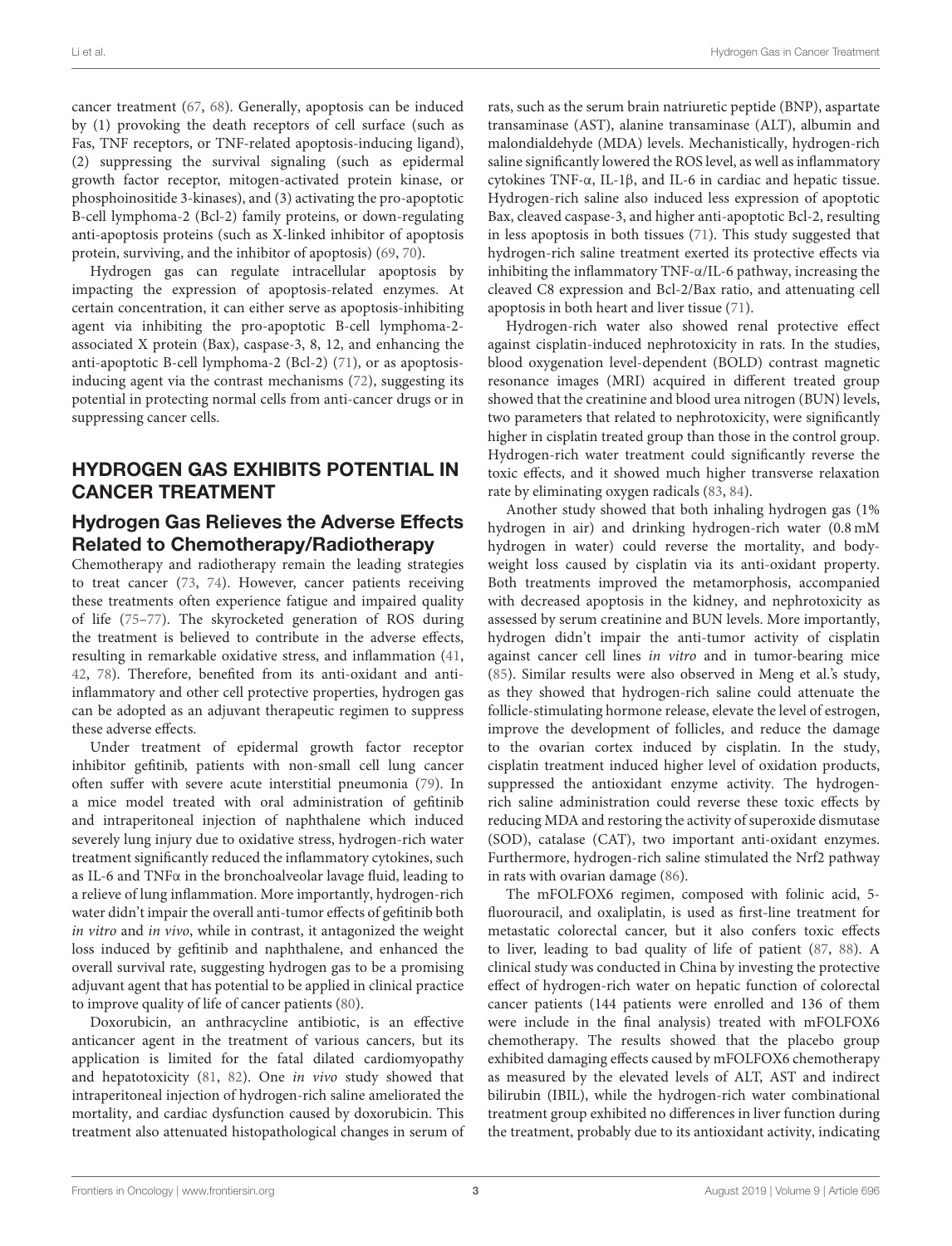it a promising protective agent to alleviate the mFOLFOX6 related liver injury [\(51\)](#page-7-4).

Most of the ionizing radiation-induced adverse effects to normal cells are induced by hydroxyl radicals. The combination of radiotherapy with certain forms of hydrogen gas may be beneficial to alleviate these side effects [\(89\)](#page-8-1). Indeed, several studies found that hydrogen could protect cells and mice from radiation [\(48,](#page-7-1) [90\)](#page-8-2).

As tested in a rat model of skin damage established by using a 44 Gy electronic beam, the treated group by hydrogen-rich water exhibited higher lever of SOD activity and lower MDA and IL-6 in the wounded tissues than the control group and the distilled water group. Furthermore, hydrogen-rich water shortened the healing time and increased the healing rate of skin injury [\(48\)](#page-7-1).

Gastrointestinal toxicity is a common side effect induced by radiotherapy, which impairs the life quality of cancer patients [\(91\)](#page-8-3). As shown in Xiao et al.'s study in mice model, hydrogenwater administration via oral gavage increased the survival rate and body weight of mice which were exposed to total abdominal irradiation, accompanied with an improvement in gastrointestinal tract function and the epithelial integrity of the small intestine. Further microarray analysis revealed that hydrogen-water treatment up-regulated miR-1968-5p, which then up-regulated its target myeloid differentiation primary response gene 88 (MyD88, a mediator in immunopathology, and gut microbiota dynamics of certain intestinal diseases involving toll-like receptors 9) expression in the small intestine after total abdominal irradiation [\(92\)](#page-8-4).

Another study conducted in clinical patients with malignant liver tumors showed that the consumption of hydrogen-rich water for 6 weeks reduced the level of reactive oxygen metabolite, hydroperoxide, and maintained the biologic antioxidant activity in the blood. Importantly, scores of quality of life during radiotherapy were significantly improved in hydrogen-rich water group compared to the placebo water group. Both groups exhibited similar tumor response to radiotherapy, indicating that the consumption of hydrogen-rich water reduced the radiation-induced oxidative stress while at the same time didn't compromise anti-tumor effect of radiotherapy [\(93\)](#page-8-5).

### Hydrogen Gas Acts Synergistically With Thermal Therapy

Recently, one study found that hydrogen might enhance the effect of photothermal therapy. Zhao et al. designed the hydrogenated Pd nanocrystals (named as  $PdH_{0.2}$ ) as multifunctional hydrogen carrier to allow the tumor-targeted delivery (due to 30 nm cubic Pd nanocrystal) and controlled release of bio-reductive hydrogen (due to the hydrogen incorporated into the lattice of Pd). As shown in this study, hydrogen release could be adjusted by the power and duration of near-infrared (NIR) irradiation. Treatment of  $PdH<sub>0.2</sub>$  nanocrystals plus NIR irradiation lead to higher initial ROS loss in cancer cells, and the subsequent ROS rebound was also much higher than that in normal cells, resulting in more apoptosis, and severely mitochondrial metabolism inhibition in cancer cells but not in normal cells. The combination of  $PdH<sub>0.2</sub>$  nanocrystals with NIR irradiation

significantly enhanced the anticancer efficacies of thermal therapy, achieving a synergetic anticancer effect. In vivo safety evaluation showed that the injection dose of 10 mg kg<sup>-1</sup> PdH<sub>0.2</sub> nanocrystals caused no death, no changes of several blood indicators, and no affected functions of liver and kidney. In 4T1 murine breast cancer tumor model and B16-F10 melanoma tumor model, the combined  $PdH<sub>0.2</sub>$  nanocrystals and NIR irradiation therapy exhibited a synergetic anticancer effect, leading to remarkable tumor inhibition when compared with thermal therapy. Meanwhile, the combination group showed no visible damage to heart, liver, spleen, lung, and kidney, indicating suitable tissue safety and compatibility [\(52\)](#page-7-5).

### Hydrogen Gas Suppresses Tumor Formation

Li et al. reported that the consumption of hydrogen-rich water alleviated renal injury caused by Ferric nitrilotriacetate (Fe-NTA) in rats, evidenced by decreased levels of serum creatinine and BUN. Hydrogen-rich water suppressed the Fe-NTA-induced oxidative stress by lowering lipid peroxidation, ONOO−, and inhibiting the activities of NADPH oxidase and xanthine oxidase, as well as by up-regulating antioxidant catalase, and restoring mitochondrial function in kidneys. Consequently, Fe-NTA-induced inflammatory cytokines, such as NF-κB, IL-6, and monocyte chemoattractant protein-1 were significantly alleviated by hydrogen treatment. More importantly, hydrogenrich water consumption inhibited several cancer-related proteins expression, including vascular endothelial growth factor (VEGF), signal transducer and activator of transcription 3 (STAT3) phosphorylation, and proliferating cell nuclear antigen (PCNA) in rats, resulting in lower incidence of renal cell carcinoma and the suppression of tumor growth. This work suggested that hydrogen-rich water was a promising regimen to attenuate Fe-NTA-induced renal injury and suppress early tumor events [\(66\)](#page-7-16).

Non-alcoholic steatohepatitis (NASH) due to oxidative stress induced by various stimuli, is one of the reasons that cause hepatocarcinogenesis [\(94,](#page-8-6) [95\)](#page-8-7). In a mouse model, hydrogen-rich water administration lowered the hepatic cholesterol, peroxisome proliferator-activated receptor-α (PPARα) expression, and increased the anti-oxidative effects in the liver when compared with control and pioglitazone treated group [\(96\)](#page-8-8). Hydrogen-rich water exhibited strong inhibitory effects to inflammatory cytokines TNF-α and IL-6, oxidative stress and apoptosis biomarker. As shown in NASH-related hepatocarcinogenesis model, in the group of hydrogen-rich water treatment, tumor incidence was lower and the tumor volumes were smaller than control and pioglitazone treated group. The above findings indicated that hydrogen-rich water had potential in liver protection and liver cancer treatment [\(96\)](#page-8-8).

### Hydrogen Gas Suppresses Tumor Growth

Not only working as an adjuvant therapy, hydrogen gas can also suppress tumor and tumor cells growth.

As shown in Wang et al.'s study, on lung cancer cell lines A549 and H1975 cells, hydrogen gas inhibited the cell proliferation, migration, and invasion, and induced remarkable apoptosis as tested by CCK-8, wound healing, transwell assays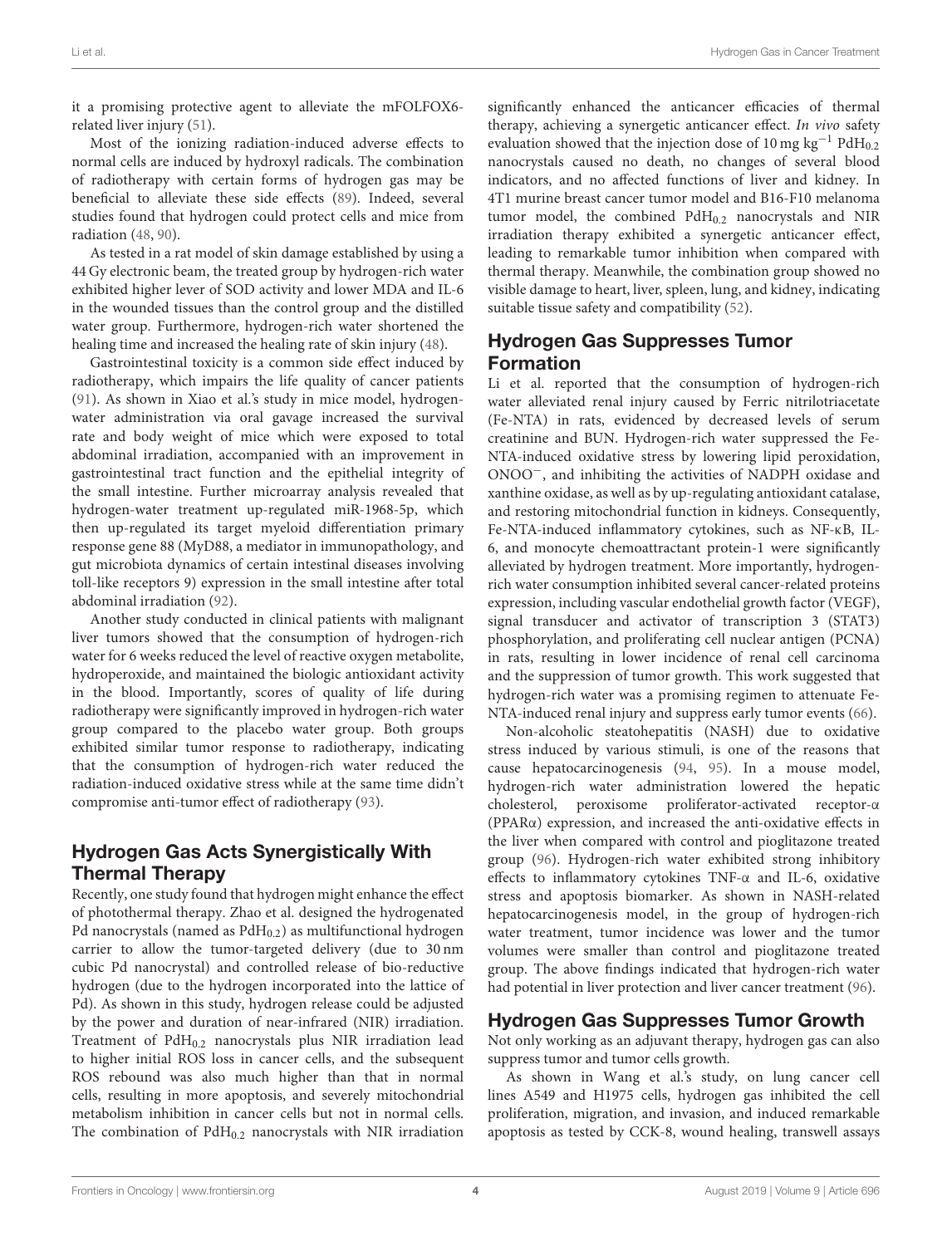<span id="page-4-0"></span>

|  | <b>TABLE 1</b>   The Summary of various formulation, application, mechanisms of H <sub>2</sub> in cancer treatment. |
|--|---------------------------------------------------------------------------------------------------------------------|
|--|---------------------------------------------------------------------------------------------------------------------|

| <b>Formulation</b>       | Application                                                          | <b>Mechanism</b>                                                                              | References |
|--------------------------|----------------------------------------------------------------------|-----------------------------------------------------------------------------------------------|------------|
| $H_2$ -rich water        | Prevention of lung injury induced by gefitinib                       | Inflammatory cytokines and oxidative stress inhibition                                        | (80)       |
|                          | Prevention of nephrotoxicity induced by cisplatin                    | Oxygen radicals elimination                                                                   | (83, 84)   |
|                          | Reversal of mortality and body-weight loss caused by<br>cisplatin    | ROS and apoptosis inhibition                                                                  | (85)       |
|                          | Amelioration of liver toxicity induced by mFOLFOX6<br>regimen        | Oxidative stress inhibition                                                                   | (51)       |
|                          | Reversal of skin damage established by 44 Gy electronic<br>beam      | Inflammatory cytokines and oxidative stress inhibition                                        | (48)       |
|                          | Amelioration of gastrointestinal toxicity induced by<br>radiotherapy | miR-1968-5p up-regulation                                                                     | (92)       |
|                          | Improving the quality of life                                        | Antioxidant activity                                                                          | (93)       |
|                          | Renal injury prevention and tumor growth suppression                 | Inflammatory cytokines and oxidative stress inhibition                                        | (66)       |
|                          | Tumor incidence and growth suppression                               | Inflammatory cytokines and oxidative stress inhibition,<br>apoptosis induction                | (96)       |
|                          | Cancer stem cells inhibition                                         | CSCs properties and angiogenesis inhibition                                                   | (99)       |
| $H_2$ -rich saline       | Amelioration of cardiac dysfunction induced by<br>doxorubicin        | Inflammatory cytokines, ROS and apoptosis inhibition                                          | (71)       |
|                          | Damage of ovarian cortex induced by cisplatin                        | Nrf2 pathway stimulation                                                                      | (86)       |
| $H_2$ inhalation         | Reversal of toxicity to kidney caused by cisplatin                   | ROS and apoptosis inhibition                                                                  | (85)       |
|                          | Tumor growth suppression                                             | Cell cycle arrest and apoptosis induction                                                     | (98)       |
|                          | Glioblastoma growth inhibition and survival rate<br>enhancement      | Inhibition of CSCs properties and induction of glioma<br>stem-like cell (GSC) differentiation | (100)      |
| $H_2$ Pd<br>nanocrystals | Synergistic effect with thermal therapy                              | ROS provoking                                                                                 | (52)       |
| $H_2$ -silica            | Cancer cell viability inhibition                                     | $H_2O_2$ induction, cell cycle arrest, and apoptosis<br>induction                             | (72)       |

<span id="page-4-1"></span>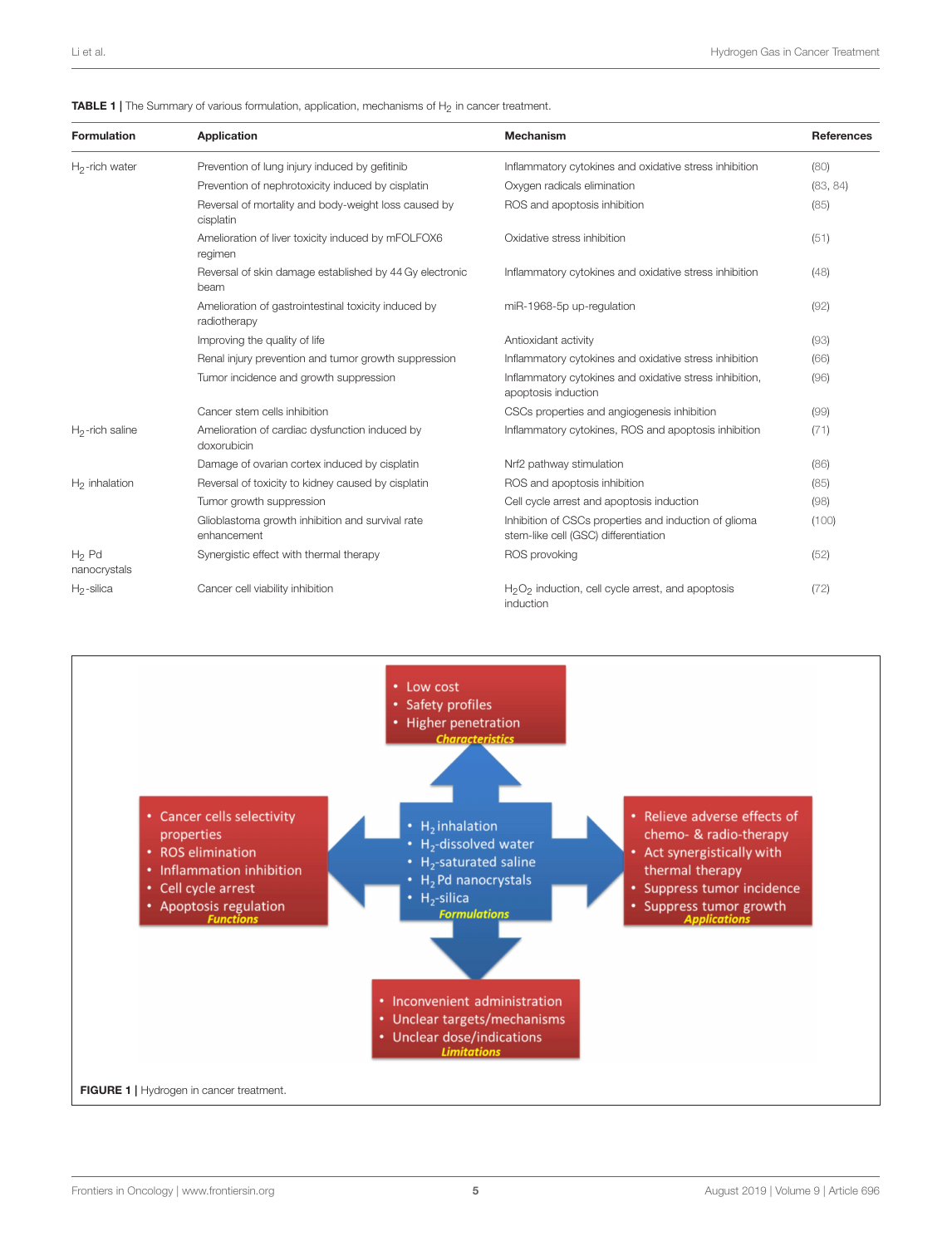Li et al. Hydrogen Gas in Cancer Treatment

and flow cytometry. Hydrogen gas arrested the cell cycle at G2/M stage on both cell lines via inhibiting the expression of several cell cycle regulating proteins, including Cyclin D1, CDK4, and CDK6. Chromosomes 3 (SMC3), a complex required for chromosome cohesion during the cell cycle [\(97\)](#page-8-12), was suppressed by hydrogen gas via ubiquitinating effects. Importantly, in vivo study showed that under hydrogen gas treatment, tumor growth was significantly inhibited, as well as the expression of Ki-67, VEGF and SMC3. These data suggested that hydrogen gas could serve as a new method for the treatment of lung cancer [\(98\)](#page-8-10).

Due to its physicochemical characteristics, the use of hydrogen gas has been strictly limited in hospital and medical facilities and laboratories. Li et al. designed a solidified hydrogen-occludingsilica ( $H_2$ -silica) that could stably release molecular hydrogen into cell culture medium.  $H_2$ -silica could concentrationdependently inhibit the cell viability of human esophageal squamous cell carcinoma (KYSE-70) cells, while it need higher dose to suppress normal human esophageal epithelial cells (HEEpiCs), indicating its selective profile. This effect was further confirmed by apoptosis and cell migration assay in these two cell lines. Mechanistic study revealed that  $H_2$ -silica exerted its anticancer via inducing  $H_2O_2$  accumulation, cell cycle arrest, and apoptosis induction mediated by mitochondrial apoptotic pathways [\(72\)](#page-7-22).

Recently, hydrogen gas was found to inhibit cancer stem cells (CSCs). Hydrogen gas reduced the colony formation and sphere formation of human ovarian cancer cell lines Hs38.T and PA-1 cells via inhibiting the proliferation marker Ki67, stem cell markers CD34, and angiogenesis. Hydrogen gas treatment significantly inhibited the proliferation, invasion, migration of both Hs38.T and PA-1 cells. More important, inhalation of hydrogen gas inhibited the tumor volume significantly as shown in the Hs38.T xenografted BALB/c nude mice model [\(99\)](#page-8-9).

Another recent study also confirmed the effects of hydrogen gas in suppressing glioblastoma (GBM), the most common malignant brain tumor. In vitro study indicated that hydrogen gas inhibited several markers involved in stemness, resulting in the suppression of sphere formation, cell migration, invasion, and colony formation of glioma cells. By inhaling hydrogen gas (67%) 1 h, 2 times per day, the GBM growth was significantly inhibited, and the survival rate was improved in a rat orthotopic glioma model, suggesting that hydrogen might be a promising agent in the treatment of GBM [\(100\)](#page-8-11).

### **DISCUSSION**

Hydrogen gas has been recognized as one medical gas that has potential in the treatment of cardiovascular disease,

## **REFERENCES**

- <span id="page-5-0"></span>1. De Bels D, Corazza F, Germonpre P, Balestra C. The normobaric oxygen paradox: a novel way to administer oxygen as an adjuvant treatment for cancer? Med Hypotheses. (2011) 76:467–70. doi: [10.1016/j.mehy.2010.11.022](https://doi.org/10.1016/j.mehy.2010.11.022)
- <span id="page-5-1"></span>2. Oliveira C, Benfeito S, Fernandes C, Cagide F, Silva T, Borges F. NO and HNO donors, nitrones, and nitroxides: past, present, and future. Med Res Rev. (2018) 38:1159–87. doi: [10.1002/med.21461](https://doi.org/10.1002/med.21461)

inflammatory disease, neurodegenerative disorders, and cancer [\(17,](#page-6-25) [60\)](#page-7-10). As a hydroxyl radical and peroxynitrite scavenger, and due to its anti-inflammatory effects, hydrogen gas may work to prevent/relieve the adverse effects caused by chemotherapy and radiotherapy without compromise their anti-cancer potential (as summarized in **[Table 1](#page-4-0)** and **[Figure 1](#page-4-1)**). Hydrogen gas may also work alone or synergistically with other therapy to suppress tumor growth via inducing apoptosis, inhibiting CSCs-related and cell cycle-related factors, etc. (summarized in **[Table 1](#page-4-0)**).

More importantly, in most of the research, hydrogen gas has demonstrated safety profile and certain selectivity property to cancer cells over normal cells, which is quite pivotal to clinical trials. One clinical trials (NCT03818347) is now undergoing to study the hydrogen gas in cancer rehabilitation in China.

By far, several delivery methods have proved to be available and convenient, including inhalation, drinking hydrogendissolved water, injection with hydrogen-saturated saline and taking a hydrogen bath [\(101\)](#page-8-13). Hydrogen-rich water is nontoxic, inexpensive, easily administered, and can readily diffuse into tissues and cells [\(102\)](#page-8-14), cross the blood-brain barrier [\(103\)](#page-8-15), suggesting its potential in the treatment of brain tumor. Further portable devices that are well-designed and safe enough will be needed.

However, regarding its medicinal properties, such as dosage and administration, or possible adverse reactions and use in specific populations, less information is available. Its mechanism, target, indications are also not clear, further study are warranted.

## AUTHOR CONTRIBUTIONS

SL, XW, JZ, and KP: conceptualization. SL, RL, XS, XL, XZ, JZ, and KP: writing. SL, RL, and XS: revising.

## FUNDING

This work was supported in part by grants from the Natural Science Foundation of Guangdong Province (2018A030313987) and Traditional Chinese Medicine Bureau of Guangdong Province (20164015 and 20183009) and Science and Technology Planning Project of Guangdong Province (2016ZC0059).

### ACKNOWLEDGMENTS

We thank Miss Ryma Iftikhar, Dhiviya Samuel, Mahnoor Shamsi (St. John's University), and Mr. Muaz Sadeia for editing and revising the manuscript.

- <span id="page-5-2"></span>3. Vitek L, Gbelcova H, Muchova L, Vanova K, Zelenka J, Konickova R, et al. Antiproliferative effects of carbon monoxide on pancreatic cancer. Dig Liver Dis[. \(2014\) 46:369–75. doi: 10.1016/j.dld.2013.](https://doi.org/10.1016/j.dld.2013.12.007) 12.007
- <span id="page-5-3"></span>4. Flannigan KL, Wallace JL. Hydrogen sulfide-based anti-inflammatory and chemopreventive therapies: an experimental approach. Curr Pharm Des[. \(2015\) 21:3012–22. doi: 10.2174/13816128216661505141](https://doi.org/10.2174/1381612821666150514105413) 05413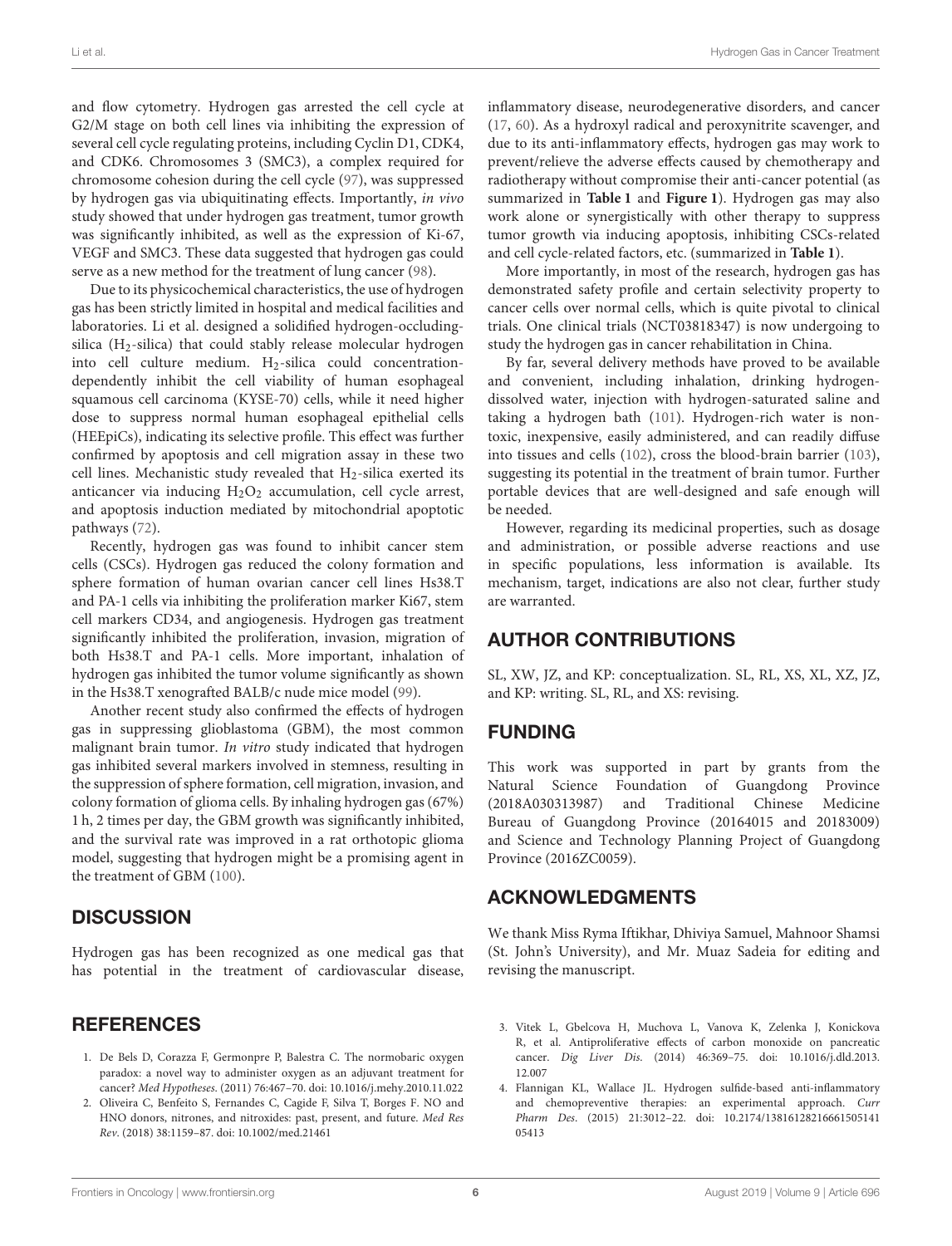- <span id="page-6-0"></span>5. Li Z, Huang Y, Du J, Liu AD, Tang C, Qi Y, et al. Endogenous sulfur dioxide inhibits vascular calcification in association with the TGF-beta/Smad signaling pathway. Int J Mol Sci. (2016) 17:266. doi: [10.3390/ijms17030266](https://doi.org/10.3390/ijms17030266)
- <span id="page-6-1"></span>6. Jin H, Liu AD, Holmberg L, Zhao M, Chen S, Yang J, et al. The role of sulfur dioxide in the regulation of mitochondrion-related cardiomyocyte apoptosis in rats with isopropylarterenol-induced myocardial injury. Int J Mol Sci. (2013) 14:10465–82. doi: [10.3390/ijms140510465](https://doi.org/10.3390/ijms140510465)
- <span id="page-6-2"></span>7. Jiroutova P, Oklestkova J, Strnad M. Crosstalk between brassinosteroids and ethylene during plant growth and under abiotic stress conditions. Int J Mol Sci. (2018) 19:3283. doi: [10.3390/ijms19103283](https://doi.org/10.3390/ijms19103283)
- <span id="page-6-3"></span>8. Paardekooper LM, van den Bogaart G, Kox M, Dingjan I, Neerincx AH, Bendix MB, et al. Ethylene, an early marker of systemic inflammation in humans. Sci Rep. (2017) 7:6889. doi: [10.1038/s41598-017-05930-9](https://doi.org/10.1038/s41598-017-05930-9)
- <span id="page-6-4"></span>9. Cui Q, Yang Y, Ji N, Wang JQ, Ren L, Yang DH, et al. Gaseous signaling molecules and their application in resistant cancer treatment: from invisible to visible. Future Med Chem. (2019) 11:323–6. doi: [10.4155/fmc-2018-0403](https://doi.org/10.4155/fmc-2018-0403)
- 10. Huang Z, Fu J, Zhang Y. Nitric oxide donor-based cancer therapy: advances and prospects. J Med Chem. (2017) 60:7617-35. doi: [10.1021/acs.jmedchem.6b01672](https://doi.org/10.1021/acs.jmedchem.6b01672)
- 11. Ma Y, Yan Z, Deng X, Guo J, Hu J, Yu Y, et al. Anticancer effect of exogenous hydrogen sulfide in cisplatinresistant A549/DDP cells. Oncol Rep. (2018) 39:2969–77. doi: [10.3892/or.2018.6362](https://doi.org/10.3892/or.2018.6362)
- 12. Zheng DW, Li B, Li CX, Xu L, Fan JX, Lei Q, et al. Photocatalyzing CO2 to CO for enhanced cancer therapy. Adv Mater. (2017) 29:1703822. doi: [10.1002/adma.201703822](https://doi.org/10.1002/adma.201703822)
- <span id="page-6-5"></span>13. Chen J, Luo H, Liu Y, Zhang W, Li H, Luo T, et al. Oxygen-selfproduced nanoplatform for relieving hypoxia and breaking resistance to sonodynamic treatment of pancreatic cancer. Acs Nano. (2017) 11:12849– 62. doi: [10.1021/acsnano.7b08225](https://doi.org/10.1021/acsnano.7b08225)
- <span id="page-6-6"></span>14. Stuehr DJ, Vasquez-Vivar J. Nitric oxide synthases-from genes to function. Nitric Oxide. (2017) 63:29. doi: [10.1016/j.niox.2017.01.005](https://doi.org/10.1016/j.niox.2017.01.005)
- <span id="page-6-7"></span>15. Cao X, Ding L, Xie ZZ, Yang Y, Whiteman M, Moore PK, et al. A review of hydrogen sulfide synthesis, metabolism, and measurement: is modulation of hydrogen sulfide a novel therapeutic for cancer? Antioxid Redox Signal. (2018) 31:1–38. doi: [10.1089/ars.2017.7058](https://doi.org/10.1089/ars.2017.7058)
- <span id="page-6-8"></span>16. Zhai X, Chen X, Ohta S, Sun X. Review and prospect of the biomedical effects of hydrogen. Med Gas Res. (2014) 4:19. doi: [10.1186/s13618-014-0019-6](https://doi.org/10.1186/s13618-014-0019-6)
- <span id="page-6-25"></span>17. Ostojic SM. Molecular hydrogen: an inert gas turns clinically effective. Ann Med. (2015) 47:301–4. doi: [10.3109/07853890.2015.1034765](https://doi.org/10.3109/07853890.2015.1034765)
- 18. LeBaron TW, Laher I, Kura B, Slezak J. Hydrogen gas: from clinical medicine to an emerging ergogenic molecule for sports athletes. Can J Physiol Pharmacol. (2019) 10:1–11. doi: [10.1139/cjpp-2019-0067](https://doi.org/10.1139/cjpp-2019-0067)
- <span id="page-6-9"></span>19. Guan P, Sun ZM, Luo LF, Zhao YS, Yang SC, Yu FY, et al. Hydrogen gas alleviates chronic intermittent hypoxia-induced renal injury through reducing iron overload. Molecules. (2019) 24: 24:E1184. doi: [10.3390/molecules24061184](https://doi.org/10.3390/molecules24061184)
- <span id="page-6-10"></span>20. Sakai D, Hirooka Y, Kawashima H, Ohno E, Ishikawa T, Suhara H, et al. Increase in breath hydrogen concentration was correlated with the main pancreatic duct stenosis. J Breath Res. (2018) 12:36004. doi: [10.1088/1752-7163/aaaf77](https://doi.org/10.1088/1752-7163/aaaf77)
- <span id="page-6-11"></span>21. Smith NW, Shorten PR, Altermann EH, Roy NC, McNabb WC. Hydrogen cross-feeders of the human gastrointestinal tract. Gut Microbes. (2018) 10:1– 9. doi: [10.1080/19490976.2018.1546522](https://doi.org/10.1080/19490976.2018.1546522)
- <span id="page-6-12"></span>22. Fukuda K, Asoh S, Ishikawa M, Yamamoto Y, Ohsawa I, Ohta S. Inhalation of hydrogen gas suppresses hepatic injury caused by ischemia/reperfusion through reducing oxidative stress. Biochem Biophys Res Commun. (2007) 361:670–4. doi: [10.1016/j.bbrc.2007.07.088](https://doi.org/10.1016/j.bbrc.2007.07.088)
- <span id="page-6-13"></span>23. Liu C, Kurokawa R, Fujino M, Hirano S, Sato B, Li XK. Estimation of the hydrogen concentration in rat tissue using an airtight tube following the administration of hydrogen via various routes. Sci Rep. (2014) 4:5485. doi: [10.1038/srep05485](https://doi.org/10.1038/srep05485)
- <span id="page-6-14"></span>24. Yamamoto R, Homma K, Suzuki S, Sano M, Sasaki J. Hydrogen gas distribution in organs after inhalation: real-time monitoring of tissue hydrogen concentration in rat. Sci Rep. (2019) 9:1255. doi: [10.1038/s41598-018-38180-4](https://doi.org/10.1038/s41598-018-38180-4)
- <span id="page-6-15"></span>25. Dole M, Wilson FR, Fife WP. Hyperbaric hydrogen therapy: a possible treatment for cancer. Science. (1975) 190:152– 4. doi: [10.1126/science.1166304](https://doi.org/10.1126/science.1166304)
- <span id="page-6-16"></span>26. Ohsawa I, Ishikawa M, Takahashi K, Watanabe M, Nishimaki K, Yamagata K, et al. Hydrogen acts as a therapeutic antioxidant by selectively reducing cytotoxic oxygen radicals. Nat Med. (2007) 13:688–94. doi: [10.1038/nm1577](https://doi.org/10.1038/nm1577)
- <span id="page-6-17"></span>27. Ostojic SM. Inadequate production of  $H_2$  by gut microbiota and Parkinson disease. Trends Endocrinol Metab. (2018) 29:286–8. doi: [10.1016/j.tem.2018.02.006](https://doi.org/10.1016/j.tem.2018.02.006)
- <span id="page-6-18"></span>28. Hirayama M, Ito M, Minato T, Yoritaka A, LeBaron TW, Ohno K. Inhalation of hydrogen gas elevates urinary 8-hydroxy-2'-deoxyguanine in Parkinson's disease. Med Gas Res. (2018) 8:144–9. doi: [10.4103/2045-9912.248264](https://doi.org/10.4103/2045-9912.248264)
- <span id="page-6-19"></span>29. Meng J, Yu P, Jiang H, Yuan T, Liu N, Tong J, et al. Molecular hydrogen decelerates rheumatoid arthritis progression through inhibition of oxidative stress. Am J Transl Res. (2016) 8:4472–7.
- <span id="page-6-20"></span>30. Shao A, Wu H, Hong Y, Tu S, Sun X, Wu Q, et al. Hydrogen-rich saline attenuated subarachnoid hemorrhage-induced early brain injury in rats by suppressing inflammatory response: possible involvement of NFkappaB pathway and NLRP3 inflammasome. Mol Neurobiol. (2016) 53:3462– 76. doi: [10.1007/s12035-015-9242-y](https://doi.org/10.1007/s12035-015-9242-y)
- <span id="page-6-21"></span>31. Gao Y, Yang H, Chi J, Xu Q, Zhao L, Yang W, et al. Hydrogen gas attenuates myocardial ischemia reperfusion injury independent of postconditioning in rats by attenuating endoplasmic reticulum stress-induced autophagy. Cell Physiol Biochem. (2017) 43:1503–4. doi: [10.1159/000481974](https://doi.org/10.1159/000481974)
- <span id="page-6-22"></span>32. Dozen M, Enosawa S, Tada Y, Hirasawa K. Inhibition of hepatic ischemic reperfusion injury using saline exposed to electron discharge in a rat model. Cell Med. (2013) 5:83–7. doi: [10.3727/215517913X666486](https://doi.org/10.3727/215517913X666486)
- <span id="page-6-23"></span>33. Fan M, Xu X, He X, Chen L, Qian L, Liu J, et al. Protective effects of hydrogenrich saline against erectile dysfunction in a streptozotocin induced diabetic rat model. J Urol. (2013) 190:350–6. doi: [10.1016/j.juro.2012.12.001](https://doi.org/10.1016/j.juro.2012.12.001)
- <span id="page-6-24"></span>34. Zhang X, Liu J, Jin K, Xu H, Wang C, Zhang Z, et al. Subcutaneous injection of hydrogen gas is a novel effective treatment for type 2 diabetes. J Diabetes Investig. (2018) 9:83–90. doi: [10.1111/jdi.12674](https://doi.org/10.1111/jdi.12674)
- <span id="page-6-26"></span>35. Tamura T, Hayashida K, Sano M, Suzuki M, Shibusawa T, Yoshizawa J, et al. Feasibility and safety of hydrogen gas inhalation for post-cardiac arrest syndrome- first-in-human pilot study. Circ J. (2016) 80:1870– 3. doi: [10.1253/circj.CJ-16-0127](https://doi.org/10.1253/circj.CJ-16-0127)
- <span id="page-6-27"></span>36. Ge L, Yang M, Yang NN, Yin XX, Song WG. Molecular hydrogen: a preventive and therapeutic medical gas for various diseases. Oncotarget. (2017) 8:102653–73. doi: [10.18632/oncotarget.21130](https://doi.org/10.18632/oncotarget.21130)
- <span id="page-6-28"></span>37. Ray PD, Huang BW, Tsuji Y. Reactive oxygen species (ROS) homeostasis and redox regulation in cellular signaling. Cell Signal. (2012) 24:981– 90. doi: [10.1016/j.cellsig.2012.01.008](https://doi.org/10.1016/j.cellsig.2012.01.008)
- <span id="page-6-29"></span>38. Kumari S, Badana AK, G MM, G S, Malla R. Reactive oxygen species: a key constituent in cancer survival. Biomark Insights. (2018) 13:91914689. doi: [10.1177/1177271918755391](https://doi.org/10.1177/1177271918755391)
- <span id="page-6-30"></span>39. Nita M, Grzybowski A. The role of the reactive oxygen species and oxidative stress in the pathomechanism of the age-related ocular diseases and other pathologies of the anterior and posterior eye segments in adults. Oxid Med Cell Longev. (2016) 2016:3164734. doi: [10.1155/2016/3164734](https://doi.org/10.1155/2016/3164734)
- <span id="page-6-31"></span>40. Pelicano H, Carney D, Huang P. ROS stress in cancer cells and therapeutic implications. Drug Resist Updat. (2004) 7:97–110. doi: [10.1016/j.drup.2004.01.004](https://doi.org/10.1016/j.drup.2004.01.004)
- <span id="page-6-32"></span>41. Liou GY, Storz P. Reactive oxygen species in cancer. Free Radic Res. (2010) 44:479–96. doi: [10.3109/10715761003667554](https://doi.org/10.3109/10715761003667554)
- <span id="page-6-33"></span>42. Cui Q, Wang JQ, Assaraf YG, Ren L, Gupta P, Wei L, et al. Modulating ROS to overcome multidrug resistance in cancer. Drug Resist Updat. (2018) 41:1–25. doi: [10.1016/j.drup.2018.11.001](https://doi.org/10.1016/j.drup.2018.11.001)
- <span id="page-6-34"></span>43. Zhao Y, Hu X, Liu Y, Dong S, Wen Z, He W, et al. ROS signaling under metabolic stress: cross-talk between AMPK and AKT pathway. Mol Cancer. (2017) 16:79. doi: [10.1186/s12943-017-0648-1](https://doi.org/10.1186/s12943-017-0648-1)
- 44. Zha J, Chen F, Dong H, Shi P, Yao Y, Zhang Y, et al. Disulfiram targeting lymphoid malignant cell lines via ROS-JNK activation as well as Nrf2 and NF-kB pathway inhibition. J Transl Med. (2014) 12:163. doi: [10.1186/1479-5876-12-163](https://doi.org/10.1186/1479-5876-12-163)
- <span id="page-6-35"></span>45. Gorrini C, Harris IS, Mak TW. Modulation of oxidative stress as an anticancer strategy. Nat Rev Drug Discov. (2013) 12:931–47. doi: [10.1038/nrd4002](https://doi.org/10.1038/nrd4002)
- <span id="page-6-36"></span>46. Yu J, Yu Q, Liu Y, Zhang R, Xue L. Hydrogen gas alleviates oxygen toxicity by reducing hydroxyl radical levels in PC12 cells. PLoS ONE. (2017) 12:e173645. doi: [10.1371/journal.pone.0173645](https://doi.org/10.1371/journal.pone.0173645)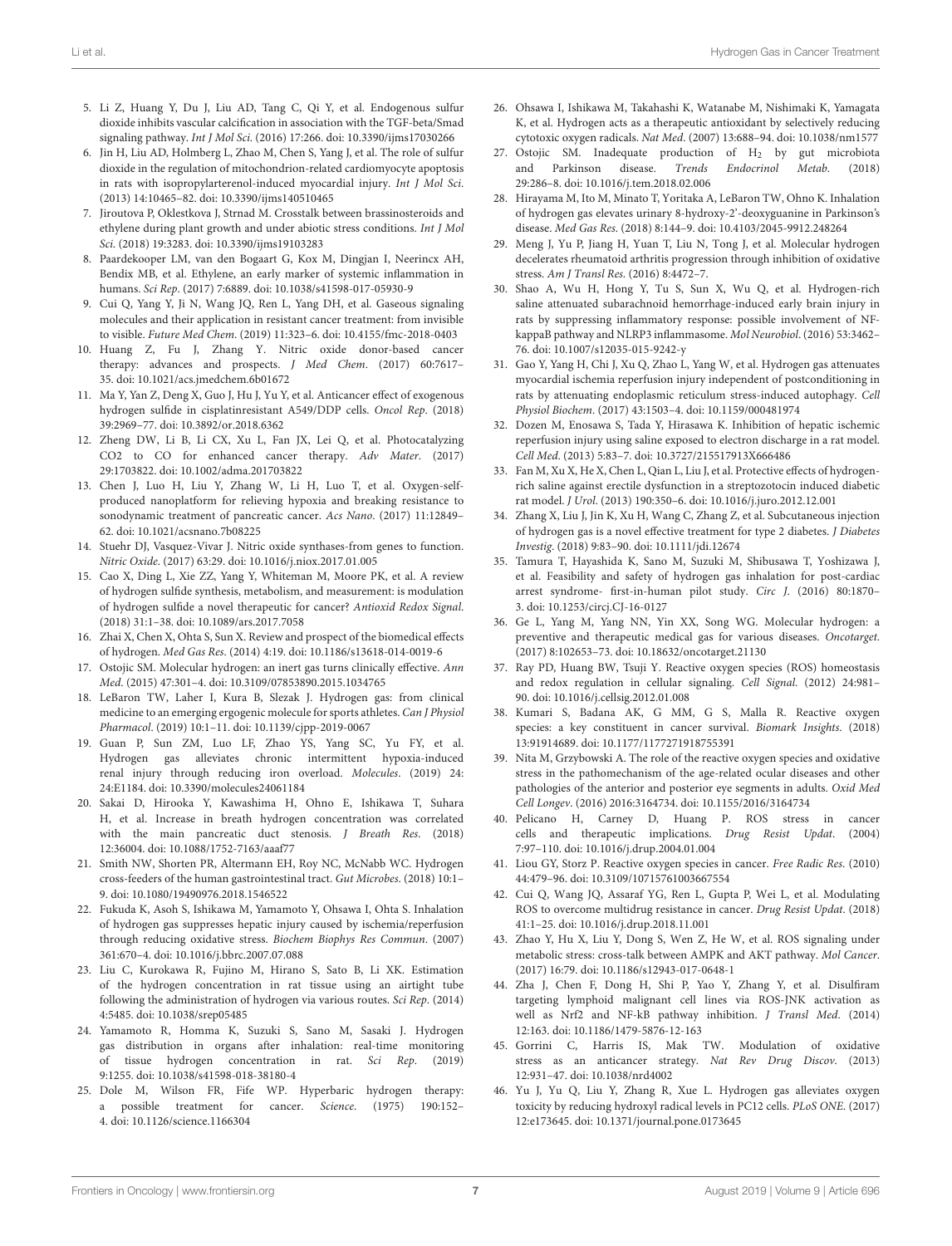- <span id="page-7-0"></span>47. Li Y, Li Q, Chen H, Wang T, Liu L, Wang G, et al. Hydrogen gas alleviates the intestinal injury caused by severe sepsis in mice by increasing the expression of heme oxygenase-1. Shock. (2015) 44:90– 8. doi: [10.1097/SHK.0000000000000382](https://doi.org/10.1097/SHK.0000000000000382)
- <span id="page-7-1"></span>48. Zhou P, Lin B, Wang P, Pan T, Wang S, Chen W, et al. The healing effect of hydrogen-rich water on acute radiation-induced skin injury in rats. J Radiat Res. (2019) 60:17–22. doi: [10.1093/jrr/rry074](https://doi.org/10.1093/jrr/rry074)
- <span id="page-7-2"></span>49. Iketani M, Ohshiro J, Urushibara T, Takahashi M, Arai T, Kawaguchi H, et al. Preadministration of hydrogen-rich water protects against lipopolysaccharide-induced sepsis and attenuates liver injury. Shock. (2017) 48:85–93. doi: [10.1097/SHK.0000000000000810](https://doi.org/10.1097/SHK.0000000000000810)
- <span id="page-7-3"></span>50. Dong A, Yu Y, Wang Y, Li C, Chen H, Bian Y, et al. Protective effects of hydrogen gas against sepsis-induced acute lung injury via regulation of mitochondrial function and dynamics. Int Immunopharmacol. (2018) 65:366–72. doi: [10.1016/j.intimp.2018.10.012](https://doi.org/10.1016/j.intimp.2018.10.012)
- <span id="page-7-4"></span>51. Yang Q, Ji G, Pan R, Zhao Y, Yan P. Protective effect of hydrogen-rich water on liver function of colorectal cancer patients treated with mFOLFOX6 chemotherapy. Mol Clin Oncol. (2017) 7:891–6. doi: [10.3892/mco.2017.1409](https://doi.org/10.3892/mco.2017.1409)
- <span id="page-7-5"></span>52. Zhao P, Jin Z, Chen Q, Yang T, Chen D, Meng J, et al. Local generation of hydrogen for enhanced photothermal therapy. Nat Commun. (2018) 9:4241. doi: [10.1038/s41467-018-06630-2](https://doi.org/10.1038/s41467-018-06630-2)
- <span id="page-7-6"></span>53. Antonioli L, Blandizzi C, Pacher P, Hasko G. Immunity, inflammation and cancer: a leading role for adenosine. Nat Rev Cancer. (2013) 13:842– 57. doi: [10.1038/nrc3613](https://doi.org/10.1038/nrc3613)
- 54. Dermond O, Ruegg C. Inhibition of tumor angiogenesis by non-steroidal anti-inflammatory drugs: emerging and therapeutic perspectives. Drug Resist Updat. (2001) 4:314– 21. doi: [10.1054/drup.2001.0219](https://doi.org/10.1054/drup.2001.0219)
- <span id="page-7-7"></span>55. Shakola F, Suri P, Ruggiu M. Splicing regulation of proinflammatory cytokines and chemokines: at the interface of the neuroendocrine and immune systems. Biomolecules. (2015) 5:2073–100. doi: [10.3390/biom5032073](https://doi.org/10.3390/biom5032073)
- <span id="page-7-8"></span>56. Bottazzi B, Riboli E, Mantovani A. Aging, inflammation, and cancer. Semin Immunol. (2018) 40:74–82. doi: [10.1016/j.smim.2018.10.011](https://doi.org/10.1016/j.smim.2018.10.011)
- 57. Zitvogel L, Pietrocola F, Kroemer G. Nutrition, inflammation, and cancer. Nat Immunol. (2017) 18:843–50. doi: [10.1038/ni.3754](https://doi.org/10.1038/ni.3754)
- 58. Liu K, Lu X, Zhu YS, Le N, Kim H, Poh CF. Plasma-derived inflammatory proteins predict oral squamous cell carcinoma. Front Oncol. (2018) 8:585. doi: [10.3389/fonc.2018.00585](https://doi.org/10.3389/fonc.2018.00585)
- <span id="page-7-9"></span>59. Mager LF, Wasmer MH, Rau TT, Krebs P. Cytokine-induced modulation of colorectal cancer. Front Oncol. (2016) 6:96. doi: [10.3389/fonc.2016.00096](https://doi.org/10.3389/fonc.2016.00096)
- <span id="page-7-10"></span>60. Ning K, Liu WW, Huang JL, Lu HT, Sun XJ. Effects of hydrogen on polarization of macrophages and microglia in a stroke model. Med Gas Res. (2018) 8:154–9. doi: [10.4103/2045-9912.248266](https://doi.org/10.4103/2045-9912.248266)
- <span id="page-7-11"></span>61. Zhang N, Deng C, Zhang X, Zhang J, Bai C. Inhalation of hydrogen gas attenuates airway inflammation and oxidative stress in allergic asthmatic mice. Asthma Res Pract. (2018) 4:3. doi: [10.1186/s40733-018-0040-y](https://doi.org/10.1186/s40733-018-0040-y)
- <span id="page-7-12"></span>62. Wardill HR, Mander KA, Van Sebille YZ, Gibson RJ, Logan RM, Bowen JM, et al. Cytokine-mediated blood brain barrier disruption as a conduit for cancer/chemotherapy-associated neurotoxicity and cognitive dysfunction. Int J Cancer. (2016) 139:2635–45. doi: [10.1002/ijc.30252](https://doi.org/10.1002/ijc.30252)
- <span id="page-7-13"></span>63. Cheung YT, Ng T, Shwe M, Ho HK, Foo KM, Cham MT, et al. Association of proinflammatory cytokines and chemotherapy-associated cognitive impairment in breast cancer patients: a multi-centered, prospective, cohort study. Ann Oncol. (2015) 26:1446–51. doi: [10.1093/annonc/mdv206](https://doi.org/10.1093/annonc/mdv206)
- <span id="page-7-14"></span>64. Vyas D, Laput G, Vyas AK. Chemotherapy-enhanced inflammation may lead to the failure of therapy and metastasis. Onco Targets Ther. (2014) 7:1015–23. doi: [10.2147/OTT.S60114](https://doi.org/10.2147/OTT.S60114)
- <span id="page-7-15"></span>65. Padoan A, Plebani M, Basso D. Inflammation and pancreatic cancer: focus on metabolism, cytokines, and immunity. Int J Mol Sci. (2019) 20:E676. doi: [10.3390/ijms20030676](https://doi.org/10.3390/ijms20030676)
- <span id="page-7-16"></span>66. Li FY, Zhu SX, Wang ZP, Wang H, Zhao Y, Chen GP. Consumption of hydrogen-rich water protects against ferric nitrilotriacetate-induced nephrotoxicity and early tumor promotional events in rats. Food Chem Toxicol. (2013) 61:248–54. doi: [10.1016/j.fct.2013.10.004](https://doi.org/10.1016/j.fct.2013.10.004)
- <span id="page-7-17"></span>67. Huang D, Ichikawa K. Drug discovery targeting apoptosis. Nat Rev Drug Discov. (2008) 7:1041. doi: [10.1038/nrd2765](https://doi.org/10.1038/nrd2765)
- <span id="page-7-18"></span>68. Pfeffer CM, Singh A. Apoptosis: a target for anticancer therapy. Int J Mol Sci. (2018) 19:E448. doi: [10.3390/ijms19020448](https://doi.org/10.3390/ijms19020448)
- <span id="page-7-19"></span>69. Qiao L, Wong BC. Targeting apoptosis as an approach for gastrointestinal cancer therapy. Drug Resist Updat. (2009) 12:55–64. doi: [10.1016/j.drup.2009.02.002](https://doi.org/10.1016/j.drup.2009.02.002)
- <span id="page-7-20"></span>70. Kumar S. Caspase 2 in apoptosis, the DNA damage response and tumour suppression: enigma no more? Nat Rev Cancer. (2009) 9:897– 903. doi: [10.1038/nrc2745](https://doi.org/10.1038/nrc2745)
- <span id="page-7-21"></span>71. Gao Y, Yang H, Fan Y, Li L, Fang J, Yang W. Hydrogen-rich saline attenuates cardiac and hepatic injury in doxorubicin rat model by inhibiting inflammation and apoptosis. Mediators Inflamm. (2016) 2016:1320365. doi: [10.1155/2016/1320365](https://doi.org/10.1155/2016/1320365)
- <span id="page-7-22"></span>72. Li Q, Tanaka Y, Miwa N. Influence of hydrogen-occluding-silica on migration and apoptosis in human esophageal cells in vitro. Med Gas Res. (2017) 7:76–85. doi: [10.4103/2045-9912.208510](https://doi.org/10.4103/2045-9912.208510)
- <span id="page-7-23"></span>73. Wang FH, Shen L, Li J, Zhou ZW, Liang H, Zhang XT, et al. The chinese society of clinical oncology (CSCO): clinical guidelines for the diagnosis and treatment of gastric cancer. Cancer Commun. (2019) 39:10. doi: [10.1186/s40880-019-0349-9](https://doi.org/10.1186/s40880-019-0349-9)
- <span id="page-7-24"></span>74. Verheij M, Vens C, van Triest B. Novel therapeutics in combination with radiotherapy to improve cancer treatment: rationale, mechanisms of action and clinical perspective. Drug Resist Updat. (2010) 13:29– 43. doi: [10.1016/j.drup.2010.01.002](https://doi.org/10.1016/j.drup.2010.01.002)
- <span id="page-7-25"></span>75. Sun YJ, Hu YJ, Jin D, Li JW, Yu B. Health-related quality of life after treatment for malignant bone tumors: a follow-up study in China. Asian Pac J Cancer Prev. (2012) 13:3099–102. doi: [10.7314/APJCP.2012.13.7.3099](https://doi.org/10.7314/APJCP.2012.13.7.3099)
- 76. Susanne K, Michael F, Thomas S, Peter E, Andreas H. Predictors of fatigue in cancer patients: a longitudinal study. Support Care Cancer. (2019) 120:425– 32. doi: [10.1007/s00520-019-4660-4](https://doi.org/10.1007/s00520-019-4660-4)
- <span id="page-7-26"></span>77. Razzaghdoust A, Mofid B, Peyghambarlou P. Predictors of chemotherapyinduced severe anemia in cancer patients receiving chemotherapy. Support Care Cancer. (2019). doi: [10.1007/s00520-019-04780-7.](https://doi.org/10.1007/s00520-019-04780-7) [Epub ahead of print].
- <span id="page-7-27"></span>78. Schumacker PT. Reactive oxygen species in cancer cells: live by the sword, die by the sword. Cancer Cell. (2006) 10:175–6. doi: [10.1016/j.ccr.2006.08.015](https://doi.org/10.1016/j.ccr.2006.08.015)
- <span id="page-7-28"></span>79. Inoue A, Saijo Y, Maemondo M, Gomi K, Tokue Y, Kimura Y, et al. Severe acute interstitial pneumonia and gefitinib. Lancet. (2003) 361:137– 9. doi: [10.1016/S0140-6736\(03\)12190-3](https://doi.org/10.1016/S0140-6736(03)12190-3)
- <span id="page-7-29"></span>80. Terasaki Y, Suzuki T, Tonaki K, Terasaki M, Kuwahara N, Ohsiro J, et al. Molecular hydrogen attenuates gefitinib-induced exacerbation of naphthalene-evoked acute lung injury through a reduction in oxidative stress and inflammation. Lab Invest. (2019) 99:793–806. doi: [10.1038/s41374-019-0187-z](https://doi.org/10.1038/s41374-019-0187-z)
- <span id="page-7-30"></span>81. Luo W, Wen G, Yang L, Tang J, Wang J, Wang J, et al. Dual-targeted and pH-sensitive doxorubicin prodrug-microbubble complex with ultrasound for tumor treatment. Theranostics. (2017) 7:452–65. doi: [10.7150/thno.16677](https://doi.org/10.7150/thno.16677)
- <span id="page-7-31"></span>82. Shen BY, Chen C, Xu YF, Shen JJ, Guo HM, Li HF, et al. Is the combinational administration of doxorubicin and glutathione a reasonable proposal? Acta Pharmacol Sin. (2019) 40:699–709. doi: [10.1038/s41401-018-0158-8](https://doi.org/10.1038/s41401-018-0158-8)
- <span id="page-7-32"></span>83. Matsushita T, Kusakabe Y, Kitamura A, Okada S, Murase K. Investigation of protective effect of hydrogen-rich water against cisplatin-induced nephrotoxicity in rats using blood oxygenation level-dependent magnetic resonance imaging. Jpn J Radiol. (2011) 29:503–12. doi: [10.1007/s11604-011-0588-4](https://doi.org/10.1007/s11604-011-0588-4)
- <span id="page-7-33"></span>84. Kitamura A, Kobayashi S, Matsushita T, Fujinawa H, Murase K. Experimental verification of protective effect of hydrogen-rich water against cisplatin-induced nephrotoxicity in rats using dynamic contrast-enhanced CT. Br J Radiol. (2010) 83:509–14. doi: [10.1259/bjr/25604811](https://doi.org/10.1259/bjr/25604811)
- <span id="page-7-34"></span>85. Nakashima-Kamimura N, Mori T, Ohsawa I, Asoh S, Ohta S. Molecular hydrogen alleviates nephrotoxicity induced by an anti-cancer drug cisplatin without compromising anti-tumor activity in mice. Cancer Chemother Pharmacol. (2009) 64:753–61. doi: [10.1007/s00280-008-0924-2](https://doi.org/10.1007/s00280-008-0924-2)
- <span id="page-7-35"></span>86. Meng X, Chen H, Wang G, Yu Y, Xie K. Hydrogen-rich saline attenuates chemotherapy-induced ovarian injury via regulation of oxidative stress. Exp Ther Med. (2015) 10:2277–82. doi: [10.3892/etm.2015.2787](https://doi.org/10.3892/etm.2015.2787)
- <span id="page-7-36"></span>87. Marco MR, Zhou L, Patil S, Marcet JE, Varma MG, Oommen S, et al. Consolidation mFOLFOX6 chemotherapy after chemoradiotherapy improves survival in patients with locally advanced rectal cancer: final